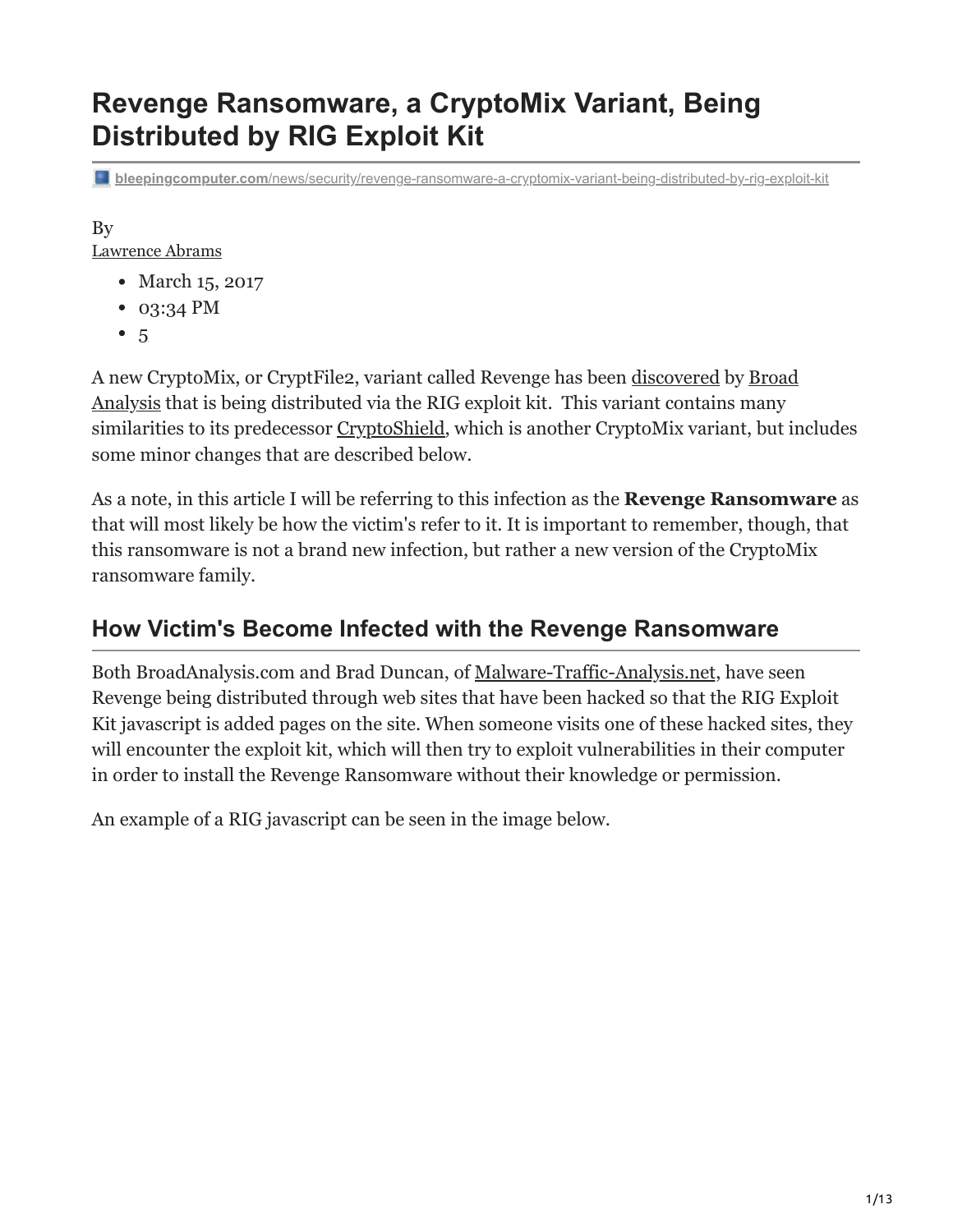| http://www.everythingcebu.com/<br>everything       | ACCOMMODATION $\equiv$ | $DINING \equiv$                                                                                                                                                                                                                                                                                                                                                                                                                                                                                                                                                                                            | Cebu Beaches, Hotels, Res X<br>$FUN \equiv$ | $ATTRACTIONS \equiv$ | 仙云鸽<br><b>LIFESTYLE</b> $\equiv$ |  |  |
|----------------------------------------------------|------------------------|------------------------------------------------------------------------------------------------------------------------------------------------------------------------------------------------------------------------------------------------------------------------------------------------------------------------------------------------------------------------------------------------------------------------------------------------------------------------------------------------------------------------------------------------------------------------------------------------------------|---------------------------------------------|----------------------|----------------------------------|--|--|
| P http://www.everythingcebu.com/ - Original Source |                        |                                                                                                                                                                                                                                                                                                                                                                                                                                                                                                                                                                                                            |                                             |                      | $\Sigma$<br>$\Box$<br>$\equiv$   |  |  |
| File Edit Format                                   |                        |                                                                                                                                                                                                                                                                                                                                                                                                                                                                                                                                                                                                            |                                             |                      |                                  |  |  |
|                                                    |                        | http://google.com/ads/remarketingsetup--> <script type="text/javascript">var google tag params = {ecomm_prodid:</th><th></th><th></th><th></th></tr><tr><th>'REPLACE WITH VALUE',ecomm_pagetype: 'REPLACE WITH VALUE',ecomm_totalvalue: 'REPLACE WITH VALUE',};</script> <script<br>type="text/javascript" src="//www.googleadservices.com/pagead/conversion.js"&gt;<div><img <br="" alt=""/>src="//googleads.g.doubleclick.net/pagead/viewthroughconversion/989954769/?value=0&amp;guid=ON&amp;script=0"/&gt;</div><br/><math>\langle</math> hody&gt; <math>\langle</math> / hody&gt;<br/>934</script<br> |                                             |                      |                                  |  |  |

#### **Rig Exploit Kit Traffic Source: BroadAnalysis.com**

## **How the Revenge Ransomware Encrypts a Victim's Files**

Once the ransomware executable is downloaded and executed on the victim's computer, it will generate a unique 16 hexadecimal character ID for the victim. It will then terminate the following database related processes so it has full access to the databases in order to encrypt them:

msftesql.exe, sqlagent.exe, sqlbrowser.exe, sqlservr.exe, sqlwriter.exe, oracle.exe, ocssd.exe, dbsnmp.exe, synctime.exe, mydesktopqos.exe, agntsvc.exeisqlplussvc.exe, xfssvccon.exe, mydesktopservice.exe, ocautoupds.exe, agntsvc.exeagntsvc.exe, agntsvc.exeencsvc.exe, firefoxconfig.exe, tbirdconfig.exe, ocomm.exe, mysqld.exe, mysqld-nt.exe, mysqld-opt.exe, dbeng50.exe, sqbcoreservice.exe

Revenge will then proceed to scan the computer for targeted files and encrypt them. While Revenge's predecessor targeted 454 extensions for encryption, Revenge targets 1,237 extensions, which can be seen at the end of the article.

When Revenge encounters a targeted file it will encrypt it using AES-256 encryption, encrypt the filename, and then append the **.REVENGE** extension to the encrypted file. The format for a renamed file is [16 hex char vicimt id][16 hex char encrypted filename] [unknown 8 hex char string][8 char encrypted filename].REVENGE. For example, a file called **test.jpg** would be encrypted and renamed as something like **ABCDEF0123456789B7BC7311B474CAFD.REVENGE**.

The AES encryption key used to encrypt the victim's files is then encrypted using a embedded RSA-1024 public key that only the ransomware developer has the ability to decrypt. The current public RSA key is: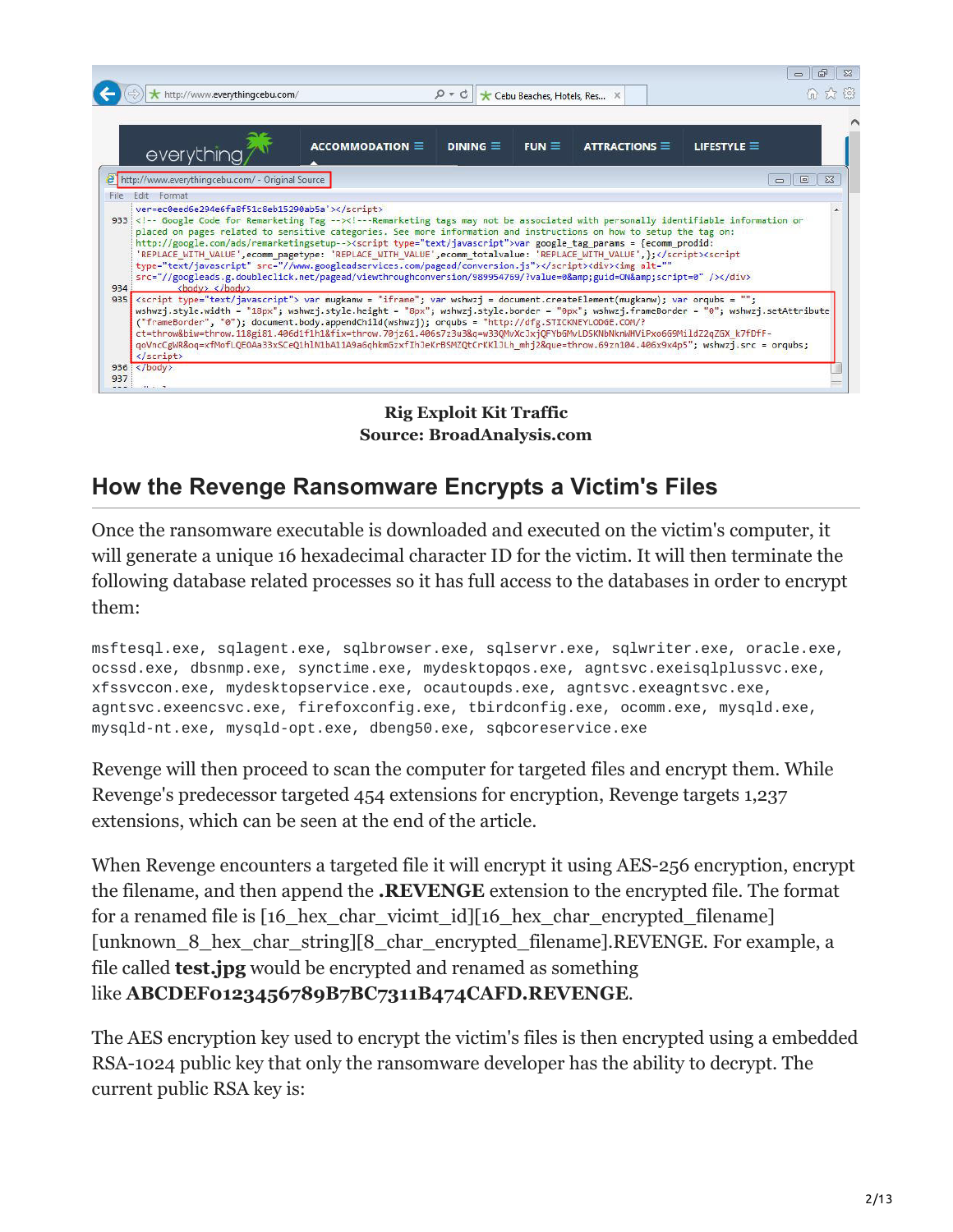```
-----BEGIN PUBLIC KEY-----
MIGfMA0GCSqGSIb3DQEBAQUAA4GNADCBiQKBgQCQrO3EuFElsq2cyX+mgWJ4lnK5
xE/YNZru2WpwEvEG2kTIcYthRInXveRJKnUzvtWJ0RCymL3mVbBQXF9JSCQPIkb5
NDDXDgVH16vZFBHbHoqiA4nORa7BAC9ThEgQk6+U8ZLLPahcxN9RXqE66WAmAeP9
1CerOjfLCUJMB02qoQIDAQAB
-----END PUBLIC KEY-----
```
In each folder that Revenge encrypts a file, it will also create a ransom note named **# !!!HELP\_FILE!!! #.txt**. Unlike previous versions of CryptoMix, this variant does not create a HTML version of the ransom note as well.



#### **Encrypted Files**

During the infection process, Revenge will issue the following commands to disable the Windows startup recovery and to clear the Windows Shadow Volume Copies as shown below.

```
cmd.exe /C bcdedit /set {default} recoveryenabled No
cmd.exe /C bcdedit /set {default} bootstatuspolicy ignoreallfailures
C:\Windows\System32\cmd.exe" /C vssadmin.exe Delete Shadows /All /Quiet
"C:\Windows\System32\cmd.exe" /C net stop vss
```
Revenge will also display a fake alert that states:

Windows Defender Virus and spyware definitions couldn't be updated. Click Continue for recovery update soft.

Like the fake alert in CryptoShield, the broken English in the Revenge alert should give victim's a hint that this alert is not legitimate.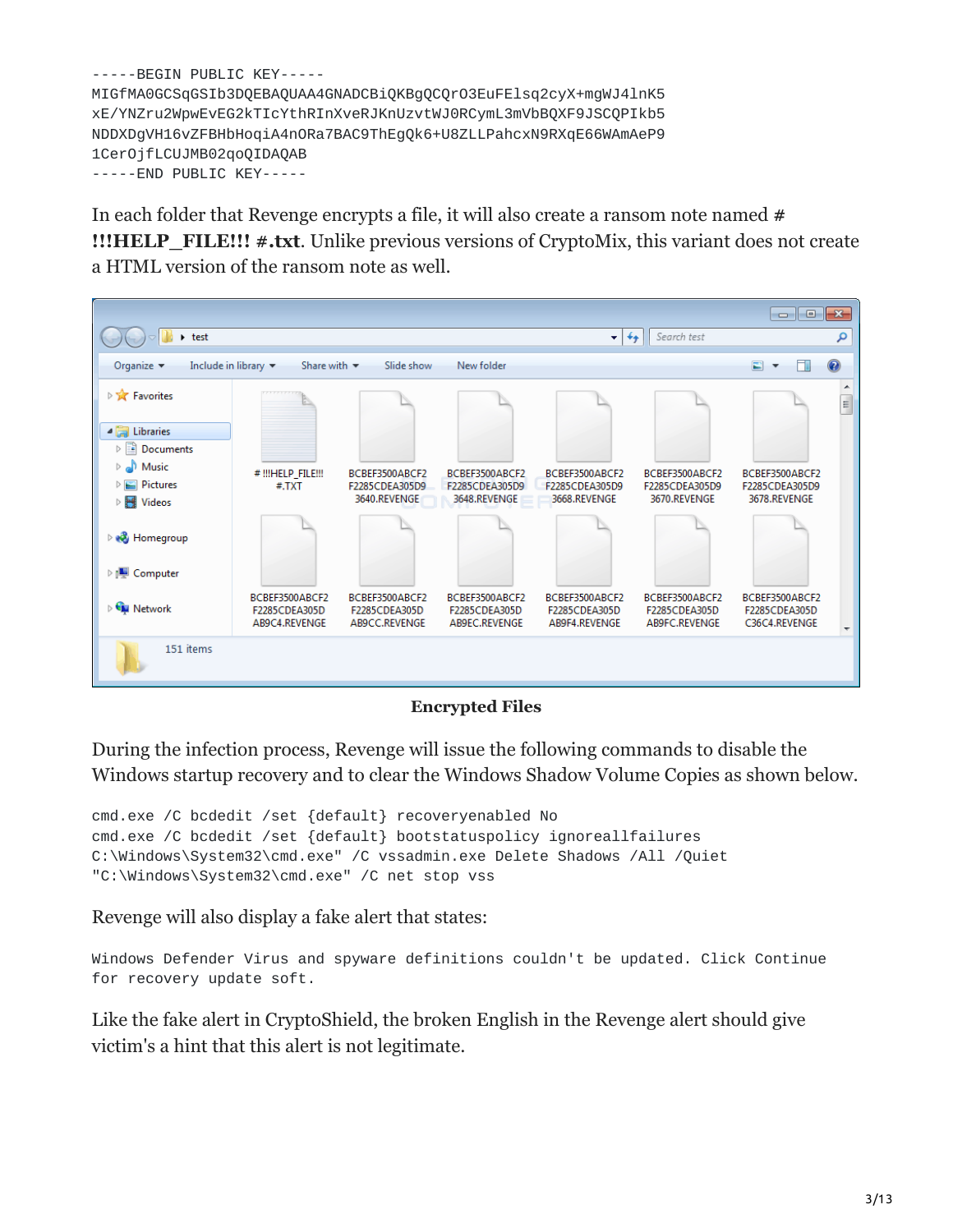

**Fake Explorer.exe Alert**

Once you press Continue in the above prompt, you will be presented with a User Account Control prompt, which asks if you wish to allow the command

## **"C:\Windows\SysWOW64\wbem\WMIC.exe" process call create**

**"%UserProfile%\a1x[r65r.exe"** to execute. This explains why the previous alert was being shown; to convince a victim that they should click on the **Yes** button in the below UAC prompt so that ransomware is executed with administrative privileges.

| <b>User Account Control</b> |                                                                                                                                                                                                                                                              |
|-----------------------------|--------------------------------------------------------------------------------------------------------------------------------------------------------------------------------------------------------------------------------------------------------------|
|                             | Do you want to allow the following program to make<br>changes to this computer?                                                                                                                                                                              |
|                             | Program name: WMI Commandline Utility<br>Verified publisher: Microsoft Windows<br>Program location: "C:\Windows\SysWOW64\wbem\WMIC.exe<br>process call create<br>"C:\Users\User\revenge-a1xpr65r.exe"<br>Show information about this publisher's certificate |
| <b>Hide details</b>         | Yes<br>No                                                                                                                                                                                                                                                    |
|                             | Change when these notifications appear                                                                                                                                                                                                                       |

**UAC Prompt for the Launch of the SmartScreen.exe Executable**

Finally, the Revenge Ransomware will display a ransom note called  $#$  !!!HELP\_FILE!!! **#.txt**.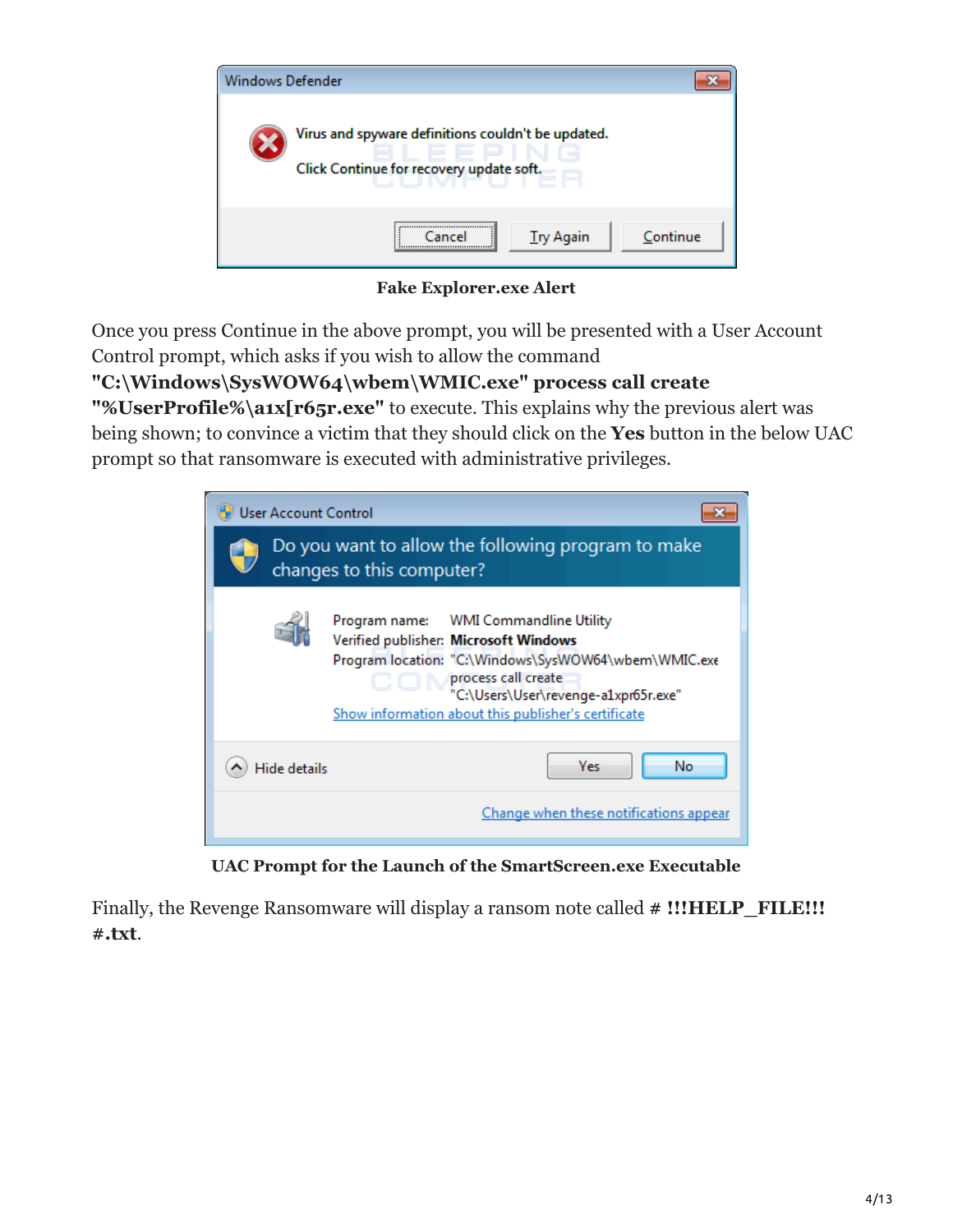| <u>File Edit View Settings ?</u><br>D F Q H   9 N   3 Q B   5 3   5   6 Q   8   2   10 K   10<br>$1 = = = ENGLISH ==$<br>2 All of your files were encrypted using REVENGE Ransomware.                                      |
|----------------------------------------------------------------------------------------------------------------------------------------------------------------------------------------------------------------------------|
|                                                                                                                                                                                                                            |
|                                                                                                                                                                                                                            |
|                                                                                                                                                                                                                            |
| 3 The action required to restore the files.                                                                                                                                                                                |
| 4 Your files are not lost, they can be returned to their normal state by decoding them.                                                                                                                                    |
| s The only way to do this is to get the software and your personal decryption key.                                                                                                                                         |
| 6 Using any other software that claims to be able to recover your files will result in corrupted or destroyed files.<br>7 You can purchase the software and the decryption key by sending us an email with your ID.        |
| 8 And we send instructions for payment.                                                                                                                                                                                    |
| 9 After payment, you receive the software to return all files.                                                                                                                                                             |
| 10 For proof, we can decrypt one file for free. Attach it to an e-mail.<br>11                                                                                                                                              |
| $12$ ===ITALIAN===                                                                                                                                                                                                         |
| 13 Tutti i file sono stati crittografati utilizzando REVENGE ransomware.                                                                                                                                                   |
| 14 L'azione richiesta per ripristinare i file.<br>15 I file non sono persi, possono essere restituiti al loro normale stato di loro decodifica.                                                                            |
| 16 L'unico modo per farlo è quello di ottenere il software e la decrittografia personale chiave.                                                                                                                           |
| 17 L'uso di qualsiasi altro software che sostiene di essere in grado di recuperare i file si tradurrà in file                                                                                                              |
| danneggiati o distrutti.                                                                                                                                                                                                   |
| 18 È possibile acquistare la chiave di software e decifratura con l'invio di una e-mail con il tuo ID.<br>19 E mandiamo le istruzioni per il pagamento.                                                                    |
| 20 Dopo il pagamento, si riceve il software per ripristinare tutti i file.                                                                                                                                                 |
| 21 Per dimostrare che siamo in grado di decodificare il file. Inviaci un file di e-mail.                                                                                                                                   |
| 22<br>$23 = -GERMAN ==$                                                                                                                                                                                                    |
| 24 Alle Dateien wurden mit REVENGE Ransomware verschlüsselt.                                                                                                                                                               |
| 25 Die notwendigen Schritte, um die Dateien wiederherzustellen.                                                                                                                                                            |
| ze Die Dateien werden nicht verloren, können sie dekodiert werden.                                                                                                                                                         |
| 27 Der einzige Weg, zu tun ist, um die Software zu erhalten, und den privaten Schlüssel zu entschlüsseln.<br>28 Mit Software, die auf Ihre Dateien zu können behauptet, bewegen als Folge von beschädigten oder zerstörten |
| Dateien wiederhergestellt werden.                                                                                                                                                                                          |
| 29 Sie können die Software und Entschlüsselungsschlüssel erwerben, indem Sie uns per E-Mail Ihre ID senden.                                                                                                                |
| 30 Und wir werden Anweisungen für die Zahlung senden.<br>31 Nach der Bezahlung werden Sie eine Rückkehr von Software erhalten, die alle Dateien wiederherstellen würde.                                                    |
| 32 Um zu beweisen, dass wir eine Datei kostenlos entschlüsseln kann. Anhängen einer Datei an eine E-Mail.                                                                                                                  |
| 33                                                                                                                                                                                                                         |
| $34$ ===POLISH===<br>35 Wszystkie pliki zostały zaszyfrowane przy użyciu REVENGE szkodnika.                                                                                                                                |
| 36 Konieczne działania w celu przywrócenia plików.                                                                                                                                                                         |
| 37 Pliki nie są tracone, mogą one zostać zwrócone do swojego normalnego stanu poprzez ich dekodowania.                                                                                                                     |
| 38 Jedynym sposobem na to jest, aby oprogramowanie i swój osobisty klucz deszyfrowania.<br>39 Korzystanie z innego oprogramowania, które twierdzi, że jest w stanie odzyskać pliki spowoduje uszkodzonych lub              |
| zniszczonych plików.                                                                                                                                                                                                       |
| 40 Można kupić oprogramowanie i klucz deszyfrowania wysyłając do nas e-maila z ID.                                                                                                                                         |
| 41 A my wyślemy instrukcje dotyczące płatności.                                                                                                                                                                            |
| 42 Po dokonaniu płatności otrzymasz oprogramowanie do zwrotu<br>plików.<br>43 W celu udowodnienia, że możemy odszyfrować plik. Dołączyć go do wiadomości e-mail.                                                           |
| 44                                                                                                                                                                                                                         |
| ===KOREAN===<br>45                                                                                                                                                                                                         |
| 46 모든 파일은 REVENGE Ransomware를 사용하여 암호화되었습니다.<br>47 파일을 복원하는 데 필요한 작업.                                                                                                                                                      |
| 48 파일은 손실되지 않으며 디코딩하여 정상 상태로 되돌릴 수 있습니다.                                                                                                                                                                                   |
| 49 이를 수행하는 유일한 방법은 소프트웨어와 개인 암호 해독 키를 얻는 것입니다.                                                                                                                                                                             |
| 50 파일을 복구 할 수 있다고 주장하는 다른 소프트웨어를 사용하면 파일이 손상되거나 파손됩니다.<br>51 신분증을 이메일로 보내 소프트웨어 및 암호 해독 키를 구입할 수 있습니다.                                                                                                                     |
| 52 그리고 우리는 지불 지시를 보낸다.                                                                                                                                                                                                     |
| 53 지불 후 모든 파일을 반환하는 소프트웨어를 받게됩니다.                                                                                                                                                                                          |
| 54 우리는 무료로 하나의 파일의 암호를 해독 할 수 있습니다. 전자 메일 파일을 보내 주시기 바랍니다.                                                                                                                                                                 |
| 55<br>56 CONTACT E-MAILS:                                                                                                                                                                                                  |
| 57 EMAIL: rev00@india.com                                                                                                                                                                                                  |
| 58 EMAIL: revenge00@writeme.com                                                                                                                                                                                            |
| 59 EMAIL: rev_reserv@india.com<br>60                                                                                                                                                                                       |
| 61 ID (PERSONAL IDENTIFICATION): ABCDEF0123456789                                                                                                                                                                          |
| 62                                                                                                                                                                                                                         |
| CR+LF INS Default Text<br>Ln 61:62 Col 48 Sel 0<br>3.98 KB<br>Unicode                                                                                                                                                      |

#### **Text Ransom Note**

This ransom note contains information regarding what happened to your files, a personal identification ID, and three email addresses that can be used to contact the ransom developer for payment instructions. The current email addresses are **revoo@india.com**, **revenge00@writeme.com**, **rev\_reserv@india.com**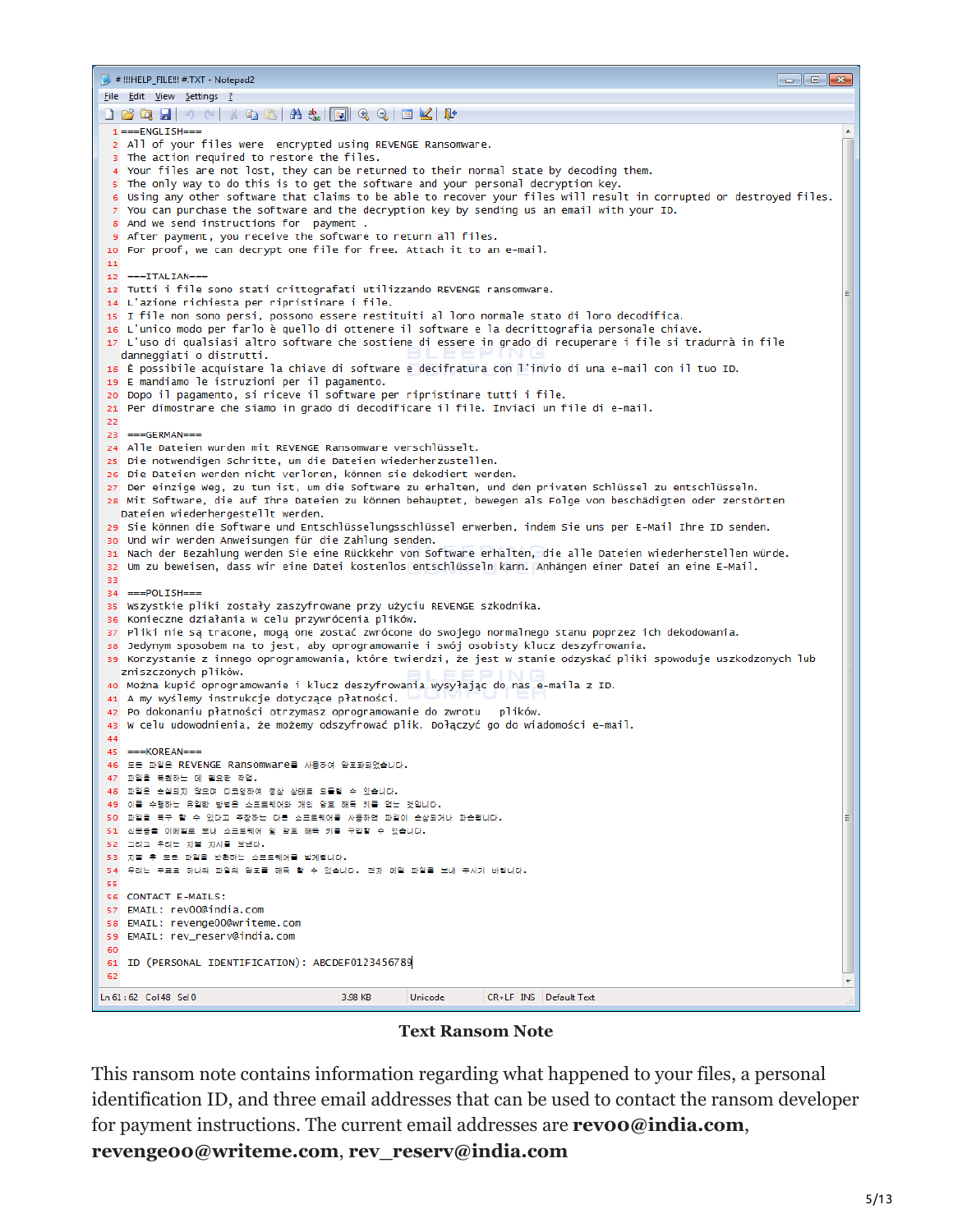Unfortunately, at this time there is no way to currently decrypt files encrypted by Revenge for free. For those who wish to discuss this ransomware or receive support, you can always use our [CryptoMix or CrypMix Ransomware Help Topic.](https://www.bleepingcomputer.com/forums/t/611907/cryptomix-or-crypmix-ransomware-help-topic-code-cryptoshield-scl-extension/)

### **File Associated with the Revenge Ransomware Variant:**

```
C:\ProgramData\Microsofts\Windows NT\svchost.exe
# !!!HELP_FILE!!! #.txt
```
#### **Revenge Ransomware Hashes:**

SHA256: f5bceebaecb329380385509d263f55e3d7bddde02377636a0e15f8bfd77a84a6

### **Revenge Ransomware Network Communication:**

109.236.87.201/js/other\_scripts/get.php

### **Example Revenge Ransom Note Text:**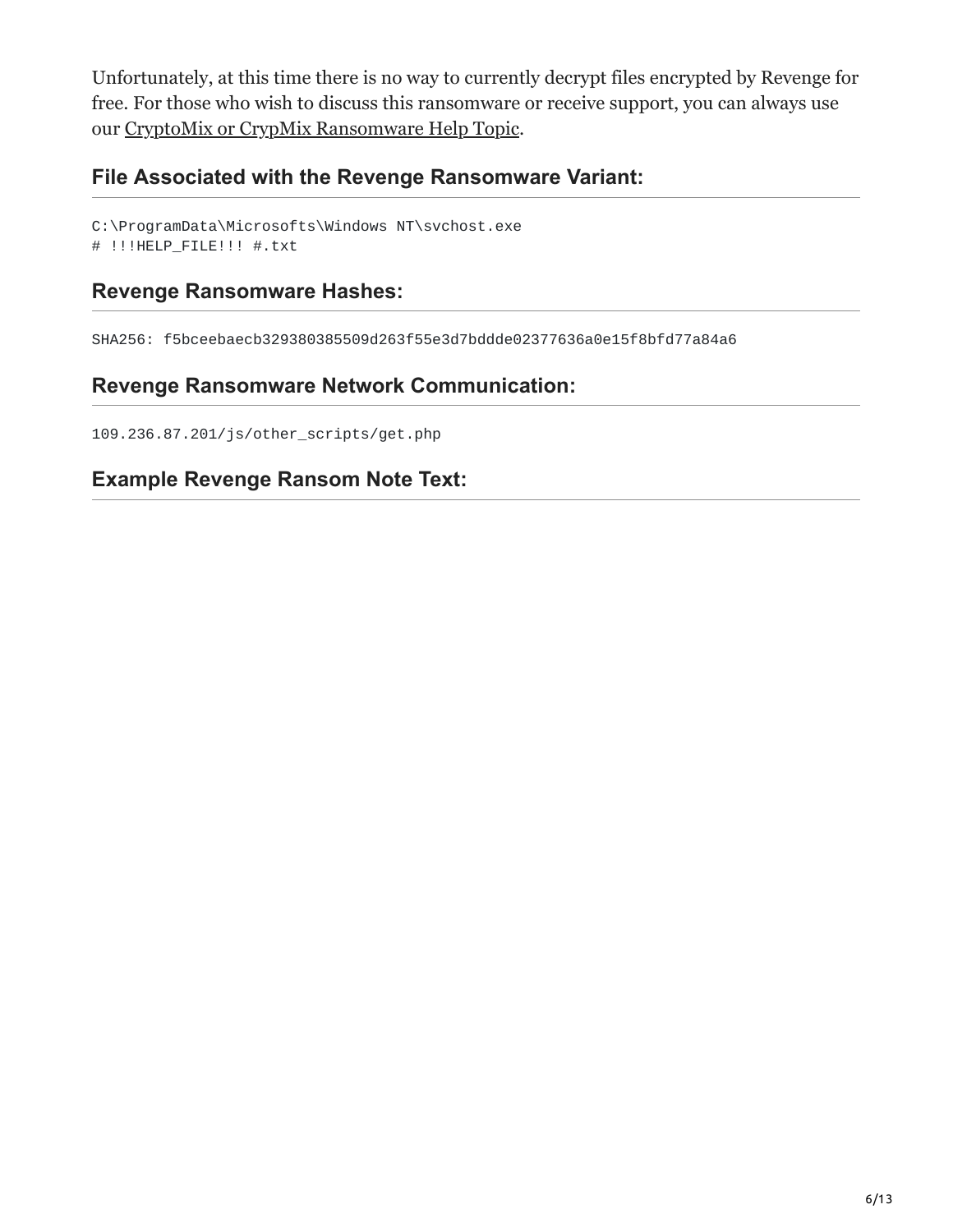$===ENGLISH===$ All of your files were encrypted using REVENGE Ransomware. The action required to restore the files. Your files are not lost, they can be returned to their normal state by decoding them. The only way to do this is to get the software and your personal decryption key. Using any other software that claims to be able to recover your files will result in corrupted or destroyed files. You can purchase the software and the decryption key by sending us an email with your ID. And we send instructions for payment . After payment, you receive the software to return all files. For proof, we can decrypt one file for free. Attach it to an e-mail.  $===ITALIAN==$ Tutti i file sono stati crittografati utilizzando REVENGE ransomware. L'azione richiesta per ripristinare i file. I file non sono persi, possono essere restituiti al loro normale stato di loro decodifica. L'unico modo per farlo è quello di ottenere il software e la decrittografia personale chiave. L'uso di qualsiasi altro software che sostiene di essere in grado di recuperare i file si tradurrà in file danneggiati o distrutti. È possibile acquistare la chiave di software e decifratura con l'invio di una e-mail con il tuo ID. E mandiamo le istruzioni per il pagamento. Dopo il pagamento, si riceve il software per ripristinare tutti i file. Per dimostrare che siamo in grado di decodificare il file. Inviaci un file di email.  $===GERMAN==$ Alle Dateien wurden mit REVENGE Ransomware verschlüsselt. Die notwendigen Schritte, um die Dateien wiederherzustellen. Die Dateien werden nicht verloren, können sie dekodiert werden. Der einzige Weg, zu tun ist, um die Software zu erhalten, und den privaten Schlüssel zu entschlüsseln. Mit Software, die auf Ihre Dateien zu können behauptet, bewegen als Folge von beschädigten oder zerstörten Dateien wiederhergestellt werden. Sie können die Software und Entschlüsselungsschlüssel erwerben, indem Sie uns per E-Mail Ihre ID senden. Und wir werden Anweisungen für die Zahlung senden. Nach der Bezahlung werden Sie eine Rückkehr von Software erhalten, die alle Dateien wiederherstellen würde. Um zu beweisen, dass wir eine Datei kostenlos entschlüsseln kann. Anhängen einer Datei an eine E-Mail.  $==POLISH==$ Wszystkie pliki zostały zaszyfrowane przy użyciu REVENGE szkodnika. Konieczne działania w celu przywrócenia plików. Pliki nie są tracone, mogą one zostać zwrócone do swojego normalnego stanu poprzez ich dekodowania. Jedynym sposobem na to jest, aby oprogramowanie i swój osobisty klucz deszyfrowania. Korzystanie z innego oprogramowania, które twierdzi, że jest w stanie odzyskać pliki spowoduje uszkodzonych lub zniszczonych plików. Można kupić oprogramowanie i klucz deszyfrowania wysyłając do nas e-maila z ID.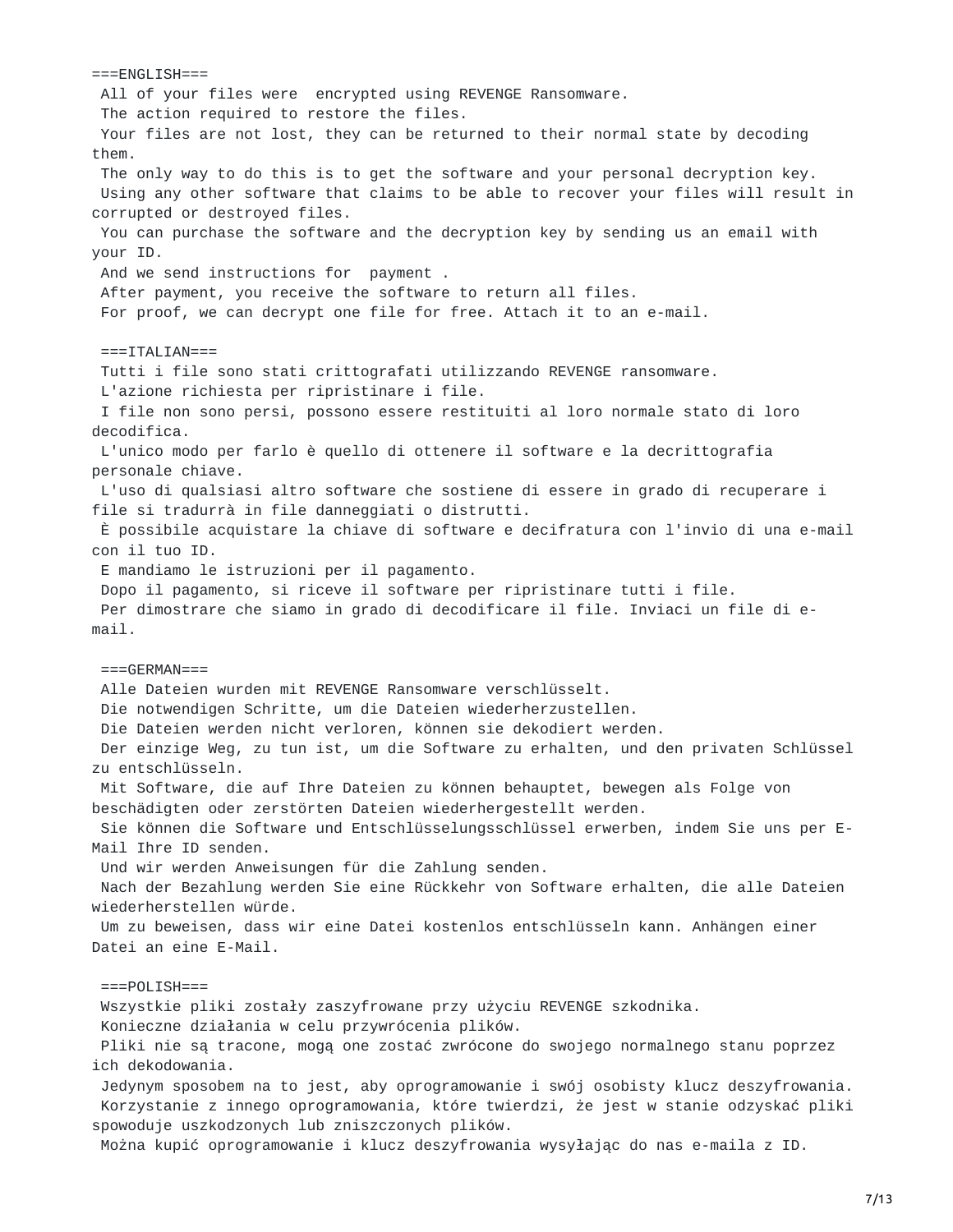A my wyślemy instrukcje dotyczące płatności. Po dokonaniu płatności otrzymasz oprogramowanie do zwrotu plików. W celu udowodnienia, że możemy odszyfrować plik. Dołączyć go do wiadomości e-mail.

 $==$ KOREAN=== 모든 파일은 REVENGE Ransomware를 사용하여 암호화되었습니다. 파일을 복원하는 데 필요한 작업. 파일은 손실되지 않으며 디코딩하여 정상 상태로 되돌릴 수 있습니다. 이를 수행하는 유일한 방법은 소프트웨어와 개인 암호 해독 키를 얻는 것입니다. 파일을 복구 할 수 있다고 주장하는 다른 소프트웨어를 사용하면 파일이 손상되거나 파손됩니다. 신분증을 이메일로 보내 소프트웨어 및 암호 해독 키를 구입할 수 있습니다. 그리고 우리는 지불 지시를 보낸다. 지불 후 모든 파일을 반환하는 소프트웨어를 받게됩니다. 우리는 무료로 하나의 파일의 암호를 해독 할 수 있습니다. 전자 메일 파일을 보내 주시기 바랍니다.

CONTACT E-MAILS: EMAIL: rev00@india.com EMAIL: revenge00@writeme.com EMAIL: rev\_reserv@india.com

ID (PERSONAL IDENTIFICATION): ABCDEF0123456789

#### **Revenge Ransomware Associated Emails:**

restoring\_sup@india.com - SUPPORT; restoring\_sup@computer4u.com - SUPPORT RESERVE FIRST; restoring\_reserve@india.com - SUPPORT RESERVE SECOND;

### **Extensions Targeted by Revenge:**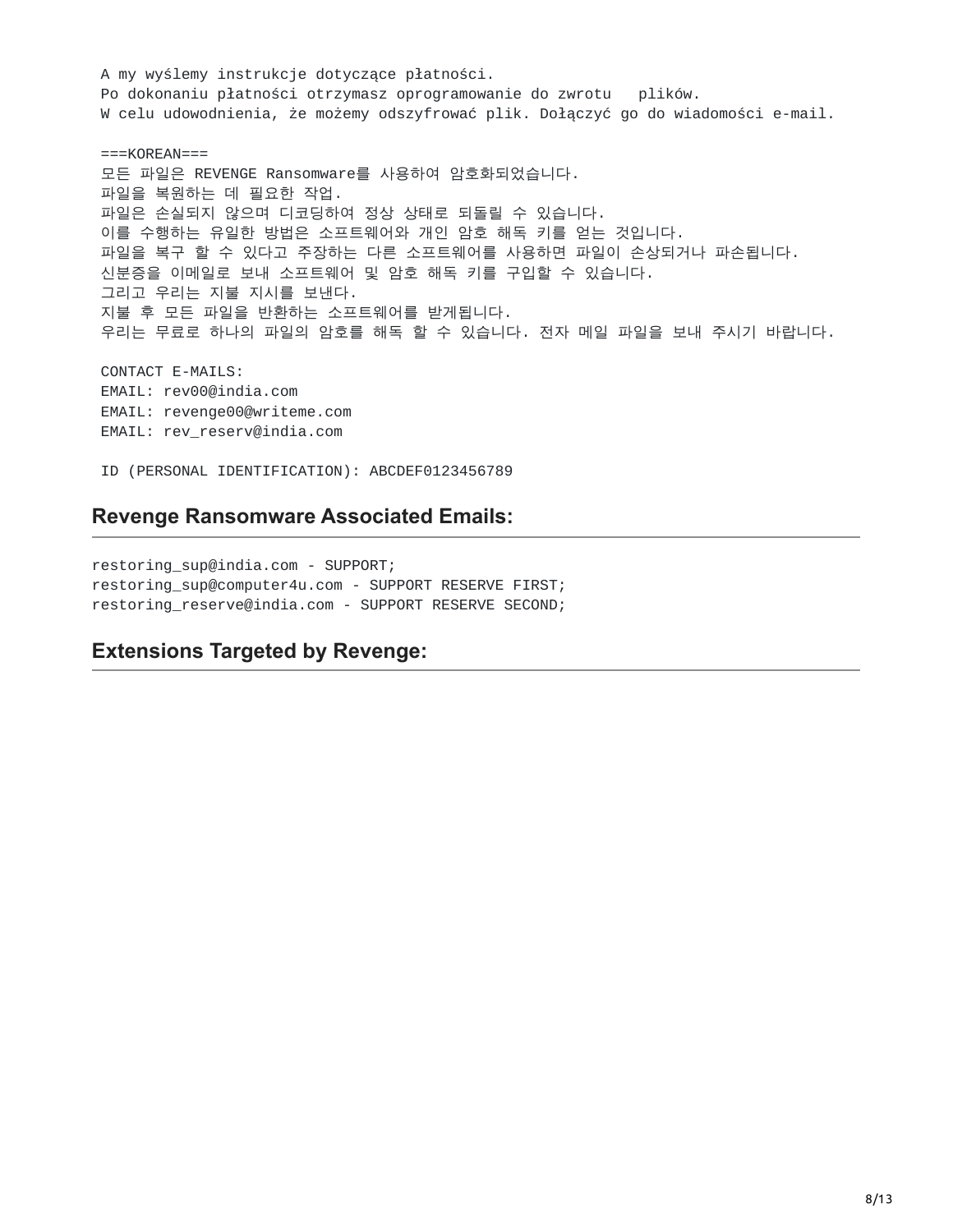, .3G2, .3GP, .7Z, .AB4, .ACH, .ADB, .ADS, .AIT, .AL, .APJ, .ASF, .ASM, .ASP, .ASX, .BACK, .BANK, .BGT, .BIK, .BKF, .BKP, .BPW, .C, .CDF, .CDR, .CDX, .CE1, .CE2, .ODF, .ODG, .ODP, .ODS, .OIL, .ONE, .OTH, .OTP, .OTS, .P12, .P7B, .P7C, .PAS, .PAT, .PBO, .PCT, .PHP, .PIP, .PLC, .POT, .POTM, .POTX, .PPAM, .PPS, .PPSM, .PPSX, .PRF, .PSAFE3, .PSPIMAGE, .PUB, .PUZ, .PY, .QBA, .QBW, .R3D, .RAF, .RAR, .RAT, .RM, .RWZ, .SAS7BDAT, .SAY, .SD0, .SDA, .SNP, .SRF, .SRT, .ST4, .ST5, .ST6, .ST7, .ST8, .STC, .STD, .STI, .STX, .SXC, .SXI, .SXM, .VOB, .VSX, .VTX, .WAV, .WB2, .WLL, .WMV, .WPD, .X11, .XLA, .XLAM, .XLB, .XLL, .XLM, .XLR, .XLSB, .XLT, .XLTM, .XLTX, .M4A, .WMA, .D3DBSP, .XLW, .XPP, .XSN, .YUV, .ZIP, .SIE, .UNREC, .SCAN, .SUM, .T13, .T12, .QDF, .TAX, .PKPASS, .BC6, .BC7, .SIDN, .SIDD, .MDDATA, .ITL, .ICXS, .HVPL, .HPLG, .HKDB, .MDBACKUP, .SYNCDB, .GHO, .CAS, .WMO, .ITM, .SB, .FOS, .MOV, .VDF, .ZTMP, .SIS, .SID, .NCF, .MENU, .LAYOUT, .DMP, .BLOB, .ESM, .VCF, .VTF, .DAZIP, .FPK, .MLX, .KF, .IWD, .VPK, .TOR, .PSK, .RIM, .W3X, .FSH, .NTL, .ARCH00, .LVL, .SNX, .CFR, .FF, .VPP\_PC, .LRF, .M2, .MCMETA, .VFS0, .MPQGE, .DB0, .DBA, .ROFL, .HKX, .BAR, .UPK, .DAS, .LITEMOD, .ASSET, .FORGE, .BSA, .APK, .RE4, .LBF, .SLM, .EPK, .RGSS3A, .PAK, .BIG, .WALLET, .WOTREPLAY, .XXX, .DESC, .M3U, .JS, .RB, .1CD, .DBF, .DT, .CF, .CFU, .MXL, .EPF, .KDBX, .VRP, .GRS, .GEO, .ST, .PFF, .MFT, .EFD, .3DM, .3DS, .RIB, .MA, .SLDASM, .SLDPRT, .MAX, .BLEND, .LWO, .LWS, .M3D, .MB, .OBJ, .X, .X3D, .MOVIE, .BYU, .C4D, .FBX, .DGN, .DWG, .4DB, .4DL, .4MP, .ABS, .ACCDB, .ACCDC, .ACCDE, .ACCDR, .ACCDT, .ACCDW, .ACCFT, .ADN, .A3D, .ADP, .AFT, .AHD, .ALF, .ASK, .AWDB, .AZZ, .BDB, .BND, .BOK, .THUMB, .TJP, .TM2, .TN, .TPI, .UFO, .UGA, .USERTILE-MS, .VDA, .VFF, .VPE, .VST, .WB1, .WBC, .WBD, .WBM, .WBMP, .WBZ, .WDP, .WEBP, .WPB, .WPE, .WVL, .X3F, .Y, .YSP, .ZIF, .CDR4, .CDR6, .CDRW, .JPEG, .DJVU, .PDF, .DDOC, .CSS, .PPTM, .RAW, .CPT, .JPG, .JPE, .JP2, .PCX, .PDN, .PNG, .PSD, .TGA, .TIFF, .TIF, .HDP, .XPM, .AI, .PS, .WMF, .EMF, .ANI, .APNG, .FLC, .FB2, .FB3, .FLI, .MNG, .SMIL, .SVG, .MOBI, .SWF, .HTML, .XLS, .XLSX, .XLSM, .XHTM, .MRWREF, .XF, .PST, .BD, .GZ, .MKV, .XML, .XMLX, .DAT, .MCL, .MTE, .CFG, .MP3, .BTR, .BAK, .BACKUP, .CDB, .CKP, .CLKW, .CMA, .DACONNECTIONS, .DACPAC, .DAD, .DADIAGRAMS, .DAF, .DASCHEMA, .DB, .DB-SHM, .DB-WAL, .DB2, .DB3, .DBC, .DBK, .DBS, .DBT, .DBV, .DBX, .DCB, .DCT, .DCX, .DDL, .DF1, .DMO, .DNC, .DP1, .DQY, .DSK, .DSN, .DTA, .DTSX, .DXL, .ECO, .ECX, .EDB, .EMD, .EQL, .FCD, .FDB, .FIC, .FID, .FM5, .FMP, .FMP12, .FMPSL, .FOL, .FP3, .FP4, .FP5, .FP7, .FPT, .FZB, .FZV, .GDB, .GWI, .HDB, .HIS, .IB, .IDC, .IHX, .ITDB, .ITW, .JTX, .KDB, .LGC, .MAQ, .MDB, .MDBHTML, .MDF, .MDN, .MDT, .MRG, .MUD, .MWB, .S3M, .MYD, .NDF, .NS2, .NS3, .NS4, .NSF, .NV2, .NYF, .OCE, .ODB, .OQY, .ORA, .ORX, .OWC, .OWG, .OYX, .P96, .P97, .PAN, .PDB, .PDM, .PHM, .PNZ, .PTH, .PWA, .QPX, .QRY, .QVD, .RCTD, .RDB, .RPD, .CER, .CFP, .CLASS, .CLS, .CMT, .CPI, .CPP, .CRAW, .CRT, .CRW, .CS, .CSH, .CSL, .CSV, .DAC, .DBR, .DDD, .DER, .DES, .DGC, .DNG, .DRF, .K2P, .DTD, .DXG, .EBD, .EML, .EXF, .FFD, .FFF, .FH, .FHD, .FLA, .FLAC, .FLV, .FM, .GRAY, .GREY, .GRW, .GRY, .H, .HPP, .IBD, .IIF, .INDD, .JAVA, .KEY, .LACCDB, .LUA, .M, .M4V, .MAF, .MAM, .MAR, .MAW, .MDC, .MDE, .MFW, .MMW, .MP4, .MPG, .MPP, .MRW, .MSO, .NDD, .NEF, .NK2, .NSD, .NSG, .NSH, .NWB, .NX1, .NX2, .ODC, .RSD, .SBF, .SDB, .SDF, .SPQ, .SQB, .STP, .SQL, .SQLITE, .SQLITE3, .SQLITEDB, .STR, .TCX, .TDT, .TE, .TEACHER, .TRM, .UDB, .USR, .V12, .VDB, .VPD, .WDB, .WMDB, .XDB, .XLD, .XLGC, .ZDB, .ZDC, .CDR3, .PPT, .PPTX, .1ST, .ABW, .ACT, .AIM, .ANS, .APT, .ASCII, .ASE, .ATY, .AWP, .AWT, .AWW, .BBS, .BDP, .BDR, .BEAN, .BIB, .BNA, .BOC, .BTD, .BZABW, .CHART, .CHORD, .CNM, .CRD, .CRWL, .CYI, .DCA, .DGS, .DIZ, .DNE, .DOC, .DOCM, .DOCX, .DOCXML, .DOCZ, .DOT, .DOTM, .DOTX, .DSV, .DVI, .DX, .EIO, .EIT, .EMAIL, .EMLX, .EPP, .ERR, .ETF, .ETX, .EUC, .FADEIN, .FAQ, .FBL, .FCF, .FDF, .FDR, .FDS, .FDT, .FDX, .FDXT, .FES, .FFT, .FLR, .FODT, .FOUNTAIN, .GTP, .FRT, .FWDN, .FXC, .GDOC, .GIO, .GPN, .GTHR, .GV, .HBK, .HHT, .HS, .HTC, .HWP, .HZ, .IDX, .IIL, .IPF, .JARVIS, .JIS, .JOE, .JP1, .JRTF, .KES, .KLG, .KNT, .KON, .KWD, .LATEX, .LBT, .LIS, .LIT, .LNT, .LP2, .LRC, .LST, .LTR, .LTX, .LUE, .LUF, .LWP, .LXFML, .LYT, .LYX, .MAN, .MAP, .MBOX, .MD5TXT, .ME, .MELL, .MIN, .MNT, .MSG, .MWP, .NFO, .NJX, .NOTES, .NOW, .NWCTXT, .NZB, .OCR, .ODM, .ODO, .ODT, .OFL, .OFT, .OPENBSD, .ORT, .OTT, .P7S, .PAGES, .PFS, .PFX, .PJT, .PLANTUML, .PRT, .PSW, .PU, .PVJ, .PVM, .PWI, .PWR, .QDL, .RAD, .README, .RFT, .RIS, .RNG, .RPT, .RST, .RT, .RTD,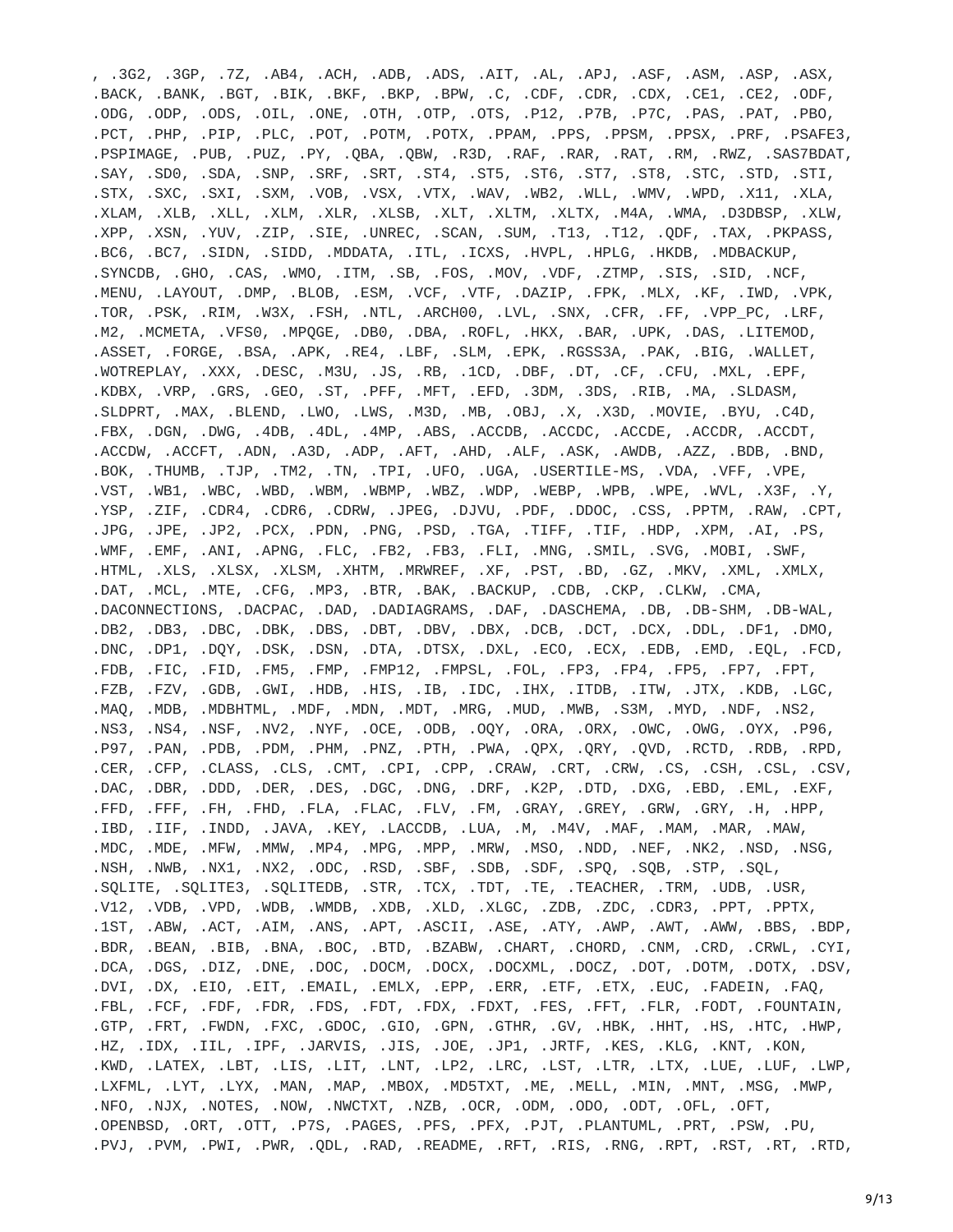.RTF, .RTX, .RUN, .RZK, .RZN, .SAF, .SAFETEXT, .SAM, .SCC, .SCM, .SCRIV, .SCRIVX, .SCW, .SDM, .SDOC, .SDW, .SGM, .SIG, .SKCARD, .SLA, .SLAGZ, .SLS, .SMF, .SMS, .SSA, .STRINGS, .STW, .STY, .SUB, .SXG, .SXW, .TAB, .TDF, .TEXT, .THP, .TLB, .TM, .TMD, .TMV, .TMX, .TPC, .TRELBY, .TVJ, .TXT, .U3D, .U3I, .UNAUTH, .UNX, .UOF, .UOT, .UPD, .UTF8, .UNITY, .UTXT, .VCT, .VNT, .VW, .WBK, .WCF, .WEBDOC, .WGZ, .WN, .WP, .WP4, .WP5, .WP6, .WP7, .WPA, .WPL, .WPS, .WPT, .WPW, .WRI, .WSC, .DXF, .EGC, .EP, .EPS, .EPSF, .FH10, .FH11, .FH3, .FH4, .FH5, .FH6, .FH7, .FH8, .FIF, .FIG, .FMV, .FT10, .FT11, .FT7, .FT8, .FT9, .FTN, .FXG, .GDRAW, .GEM, .GLOX, .GSD, .HPG, .HPGL, .HPL, .IDEA, .IGT, .IGX, .IMD, .INK, .LMK, .MGCB, .MGMF, .MGMT, .MT9, .MGMX, .MGTX, .MMAT, .MAT, .OTG, .OVP, .OVR, .PCS, .PFD, .PFV, .PL, .PLT, .VRML, .POBJ, .PSID, .RDL, .SCV, .SK1, .SK2, .SLDDRT, .SNAGITSTAMPS, .SNAGSTYLES, .SSK, .STN, .SVF, .SVGZ, .SXD, .TLC, .TNE, .UFR, .VBR, .VEC, .VML, .VSD, .VSDM, .VSDX, .VSTM, .STM, .VSTX, .WPG, .VSM, .VAULT, .XAR, .XMIND, .XMMAP, .YAL, .ORF, .OTA, .OTI, .OZB, .OZJ, .OZT, .PAL, .PANO, .PAP, .PBM, .PC1, .PC2, .PC3, .PCD, .PDD, .PE4, .PEF, .PFI, .PGF, .PGM, .PI1, .PI2, .PI3, .PIC, .PICT, .PIX, .PJPEG, .PJPG, .PM, .PMG, .PNI, .PNM, .PNTG, .POP, .PP4, .PP5, .PPM, .PRW, .PSDX, .PSE, .PSP, .PSPBRUSH, .PTG, .PTX, .PVR, .PX, .PXR, .PZ3, .PZA, .PZP, .PZS, .Z3D, .QMG, .RAS, .RCU, .RGB, .RGF, .RIC, .RIFF, .RIX, .RLE, .RLI, .RPF, .RRI, .RS, .RSB, .RSR, .RW2, .RWL, .S2MV, .SAI, .SCI, .SCT, .SEP, .SFC, .SFERA, .SFW, .SKM, .SLD, .SOB, .SPA, .SPE, .SPH, .SPJ, .SPP, .SR2, .SRW, .STE, .SUMO, .SVA, .SAVE, .SSFN, .T2B, .TB0, .TBN, .TEX, .TFC, .TG4, .THM, .QBI, .QBR, .CNT, .V30, .QBO, .LGB, .QWC, .QBP, .AIF, .QBY, .1PA, .QPD, .SET, .ND, .RTP, .QBWIN, .LOG, .QBBACKUP, .TMP, .TEMP1234, .QBT, .QBSDK, .SYNCMANAGERLOGGER, .ECML, .QSM, .QSS, .QST, .FX0, .FX1, .MX0, .FPX, .FXR, .FIM, .BETTER\_CALL\_SAUL, .BREAKINGBAD, .HEISENBERG, .YTBL, .WSD, .WSH, .WTX, .XBDOC, .XBPLATE, .XDL, .XLF, .XPS, .XWP, .XY3, .XYP, .XYW, .YBK, .YML, .ZABW, .ZW, .2BP, .0, .36, .3FR, .411, .73I, .8XI, .9PNG, .ABM, .AFX, .AGIF, .AGP, .AIC, .ALBM, .APD, .APM, .APS, .APX, .ARTWORK, .ARW, .ASW, .AVATAR, .BAY, .BLKRT, .BM2, .BMP, .BMX, .BMZ, .BRK, .BRN, .BRT, .BSS, .BTI, .C4, .CAL, .CALS, .CAN, .CD5, .CDC, .CDG, .CIMG, .CIN, .CIT, .COLZ, .CPC, .CPD, .CPG, .CPS, .CPX, .CR2, .CT, .DC2, .DCR, .DDS, .DGT, .DIB, .DM3, .DMI, .VUE, .DPX, .WIRE, .DRZ, .DT2, .DTW, .DVL, .ECW, .EIP, .ERF, .EXR, .FAL, .FAX, .FIL, .FPOS, .G3, .GCDP, .GFB, .GFIE, .GGR, .GIF, .GIH, .GIM, .GMBCK, .GMSPR, .SPR, .SCAD, .GPD, .GRO, .GROB, .HDR, .HPI, .I3D, .ICN, .ICPR, .IIQ, .INFO, .INT, .IPX, .ITC2, .IWI, .J, .J2C, .J2K, .JAS, .JB2, .JBIG, .JBIG2, .JBMP, .JBR, .JFIF, .JIA, .JNG, .JPG2, .JPS, .JPX, .JTF, .JWL, .JXR, .KDC, .KDI, .KDK, .KIC, .KPG, .LBM, .LJP, .MAC, .MBM, .MEF, .MNR, .MOS, .MPF, .MPO, .MRXS, .MYL, .NCR, .NCT, .NLM, .NRW, .OC3, .WALLET, .OC4, .OC5, .OCI, .OMF, .OPLC, .AF2, .AF3, .AI, .ART, .ASY, .CDMM, .CDMT, .CDMTZ, .CDMZ, .CDT, .CGM, .CMX, .CNV, .CSY, .CV5, .CVG, .CVI, .CVS, .CVX, .CWT, .CXF, .DCS, .DED, .DESIGN, .DHS, .DPP, .DRW, .DXB, .AFS, .GPG, .AES, .ARC, .PAQ, .TAR, .BZ2, .TGZ, .DJV, .CMD, .BAT, .BRD, .SCH, .DCH, .DIP, .VBS, .MYI, .FRM, .ASC, .LAY6, .LAY, .MSLL, .DOCB, .MML, .UOP, .WKS, .SLK, .XLC, .DIF, .HWP, .UOT, .PEM, .CSR

#### **Related Articles:**

[RIG Exploit Kit drops RedLine malware via Internet Explorer bug](https://www.bleepingcomputer.com/news/security/rig-exploit-kit-drops-redline-malware-via-internet-explorer-bug/)

[Indian airline SpiceJet's flights impacted by ransomware attack](https://www.bleepingcomputer.com/news/security/indian-airline-spicejets-flights-impacted-by-ransomware-attack/)

[US Senate: Govt's ransomware fight hindered by limited reporting](https://www.bleepingcomputer.com/news/security/us-senate-govt-s-ransomware-fight-hindered-by-limited-reporting/)

[New RansomHouse group sets up extortion market, adds first victims](https://www.bleepingcomputer.com/news/security/new-ransomhouse-group-sets-up-extortion-market-adds-first-victims/)

[Ransomware attack exposes data of 500,000 Chicago students](https://www.bleepingcomputer.com/news/security/ransomware-attack-exposes-data-of-500-000-chicago-students/)

[Lawrence Abrams](https://www.bleepingcomputer.com/author/lawrence-abrams/)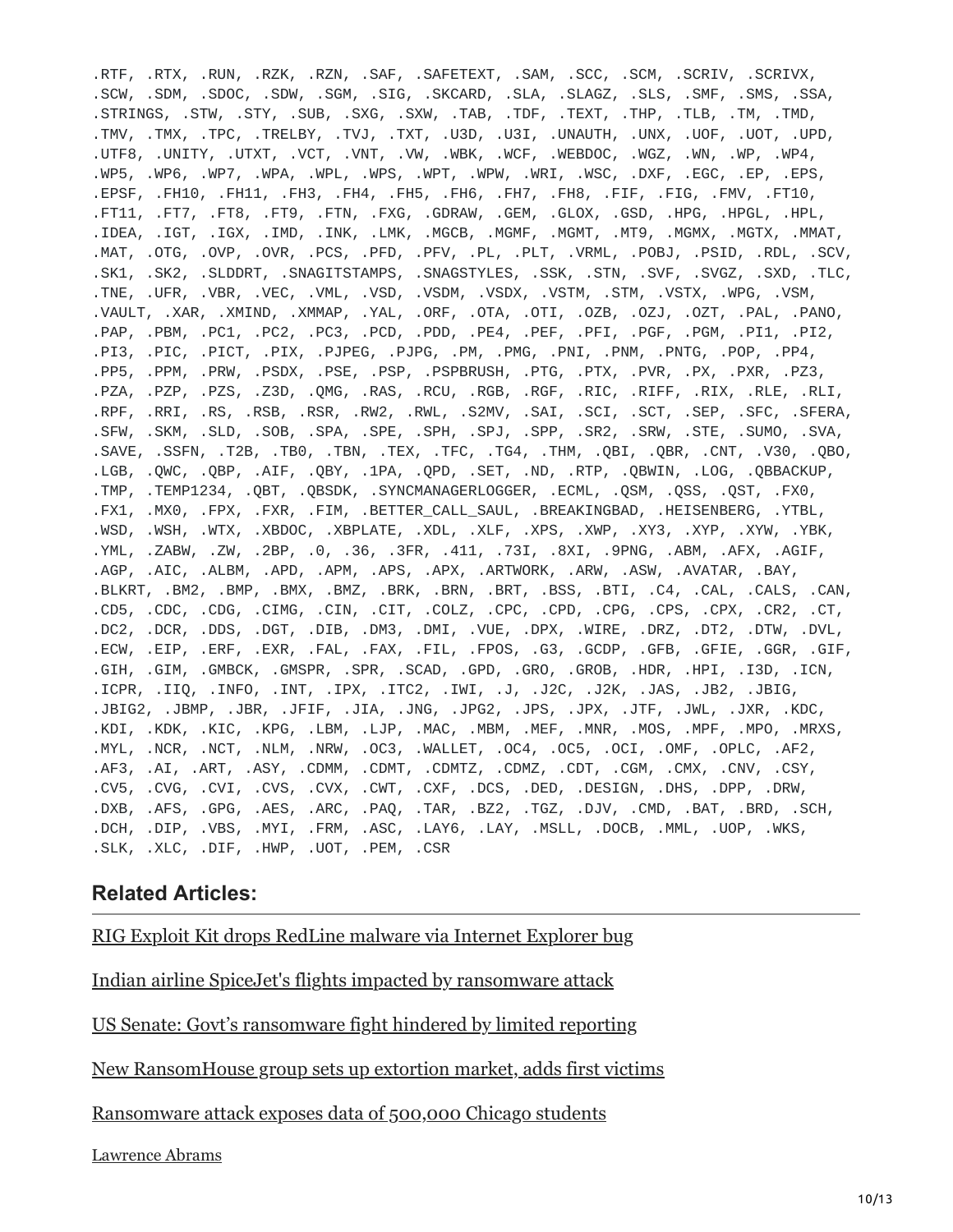Lawrence Abrams is the owner and Editor in Chief of BleepingComputer.com. Lawrence's area of expertise includes Windows, malware removal, and computer forensics. Lawrence Abrams is a co-author of the Winternals Defragmentation, Recovery, and Administration Field Guide and the technical editor for Rootkits for Dummies.

- [Previous Article](https://www.bleepingcomputer.com/offer/deals/new-deal-88-percent-off-the-information-security-certification-training-bundle/)
- [Next Article](https://www.bleepingcomputer.com/news/security/researchers-find-vulnerability-in-whatsapp-and-telegrams-web-clients/)

## <span id="page-10-0"></span>**Comments**



[msm\\_](https://www.bleepingcomputer.com/forums/u/1034062/msm/) - 5 years ago

Hi,

> While Revenge's predecessor encrypted 454 extensions, Revenge targets 1,237 extensions, which can be seen below:

...and you pasted list of 454 extensions. Pasted wrong list, or something is wrong?

Other than that, great article! If what you wrote about RSA encryption is true, than goodbye crypto(mix|shield) decryptors.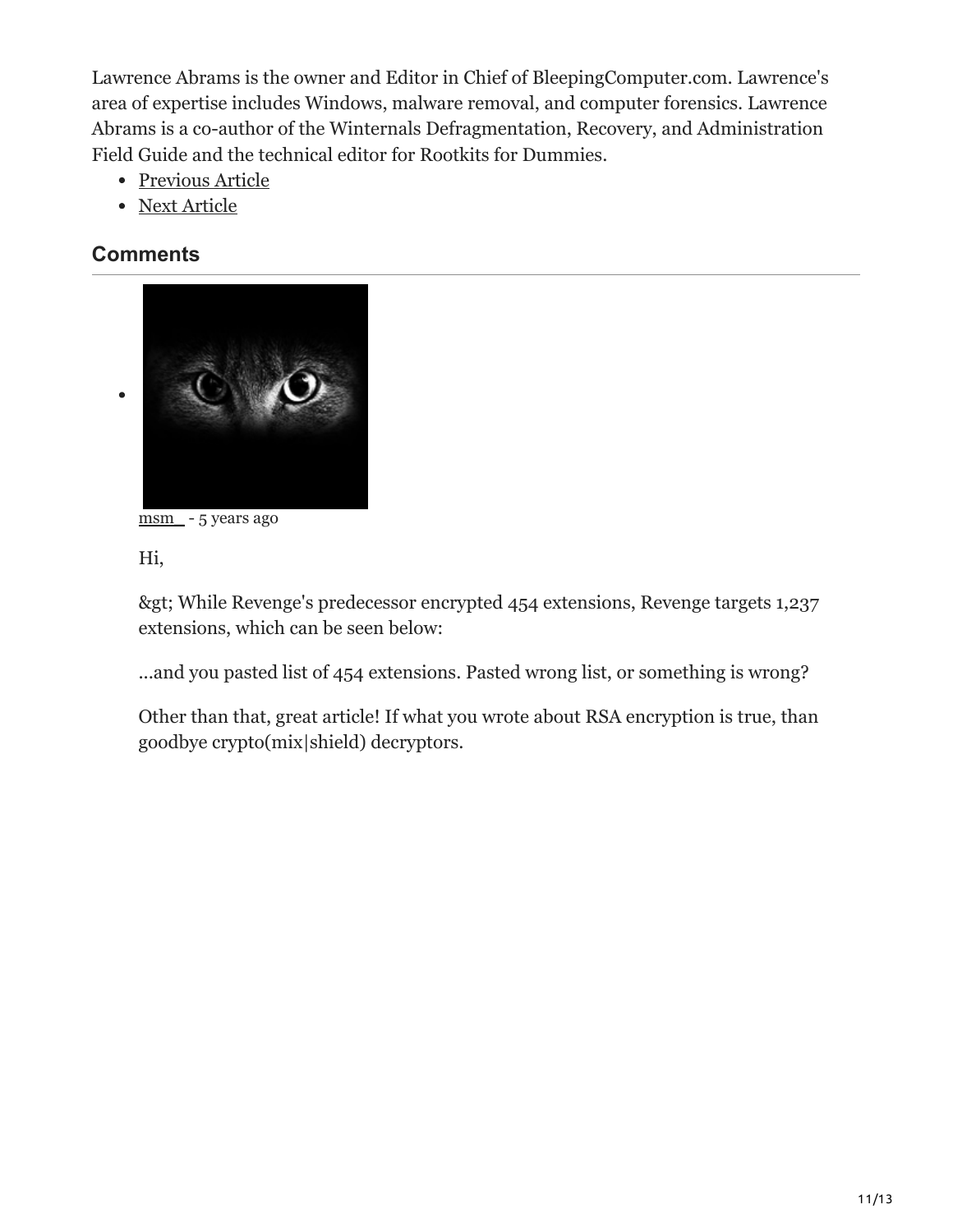

[Lawrence Abrams](https://www.bleepingcomputer.com/author/lawrence-abrams/) - 5 years ago

Thanks..Fixed. Also added database processes terminated by the ransomware.



[iskim7777777](https://www.bleepingcomputer.com/forums/u/986503/iskim7777777/)77 - 5 years ago

Hi, May i ask you a question? I think there is typos in the article...  $hxxp://109.236.87.20/js/other_scripts/get.php (X) -->gt;$  $hxxp://109.236.87.20/js/other_scripts/get.php (X) -->gt;$ [hxxp://109.236.87.201/js/other\\_scripts/get.php](hxxp://109.236.87.201/js/other_scripts/get.php) (O)

Thanks.

 $\bullet$